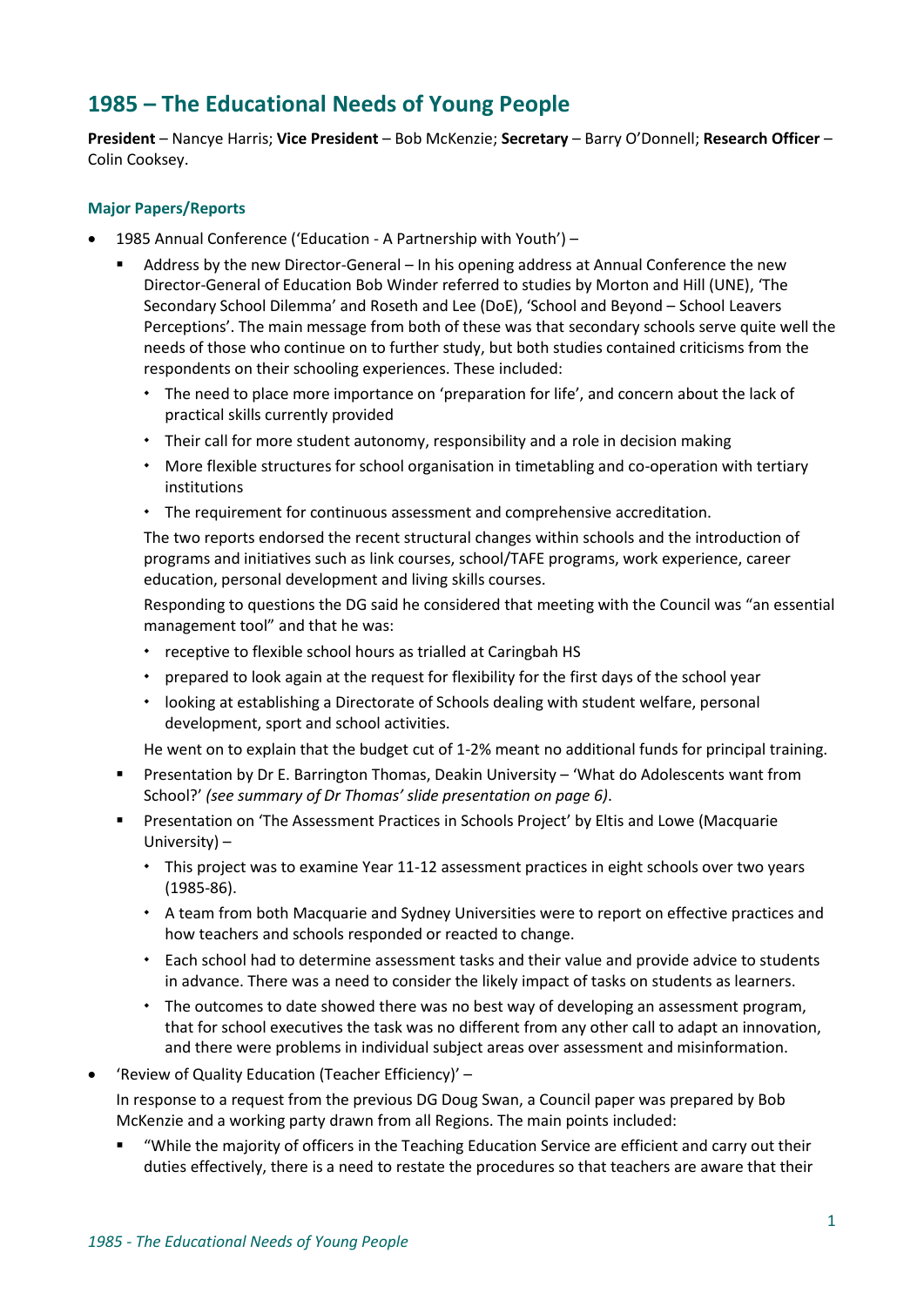efficiency is reviewed and acknowledgement is made of the quality of their work. It needs to be seen that such reviews take place and lead to appropriate action when needed."

- Any procedures to review efficiency should be effective and not detract from the main purpose of educating students.
- Current practices do little to maintain confidence because:
	- There is pressure on the principal, rather than the teacher, to justify whether the teacher is efficient.
	- \* The present schedule is ineffective as it is not recognised as a review of a teacher's work and the DoE does not assume responsibility if a teacher's efficiency is called into question.
	- The DoE does not act to protect students and other staff from the damage caused by those who are inefficient.
- While the Principal is often required to account for his/her actions and the actions of others, other staff members do not necessarily see themselves as responsible for the effective operation of the school.
- It is recommended that the efficiency of each member of staff be reviewed on a regular basis and the procedures and criteria for such a review be brought into line with current management practices.
- Procedures for teacher reviews would need to be clarified, documented and circulated for discussion prior to their implementation. The criteria and associated statement of duties should identify both the general conditions of the employment of teachers, and their responsibilities both in the classroom and as a member of a faculty team.
- Once developed, these criteria could be used for self-appraisal as the first step in the process.

# **Major Impacts on DoE, Schools and Principals**

- The most significant issue in 1985 was identified at Annual Conference by the motion "That members of this Council believe that the matter which most affects the image and quality of Public Education is that of unsupervised classes." Suggested solutions included:
	- Appointment of casual relief by Regional Office staff to be done from computer lists.
	- A pool of staff to be established in remote regions to provide relief for absent teachers.
	- When relief staff was not available, permanent staff should be paid to take extra periods for teachers on approved leave.
	- **■** Implementing the incentive of payment for unused sick leave, as used by other organisations, which might reduce the number of short-term absences.
	- The DoE should streamline approvals for applications for teaching and give interim permission for temporary employment where lengthy checks were still needed to be done.
- The Commonwealth's 'Participation and Equity Program' (PEP), introduced at the start of the previous year, was aimed at funding schools to increase student retention rates and increase participation in post-compulsory education. However, it penalised those schools that had already increased retention by using transition funds, and these schools were therefore not eligible under PEP. Concern was expressed by Council at the proportion of funds diverted to Regional and State Office. While 1985 funds resulted in significant change in schools, the late decision by the Commonwealth to spread the 1986 funds over two years (1986-87) reduced the impact of the program.

## **Council Matters**

- The Council was now recognised as an integral part of the policy advice machinery supporting senior DoE management. It achieved this by:
	- **•** Determining priorities and adopting different approaches based on the nature of the actual policy or administrative issue under consideration.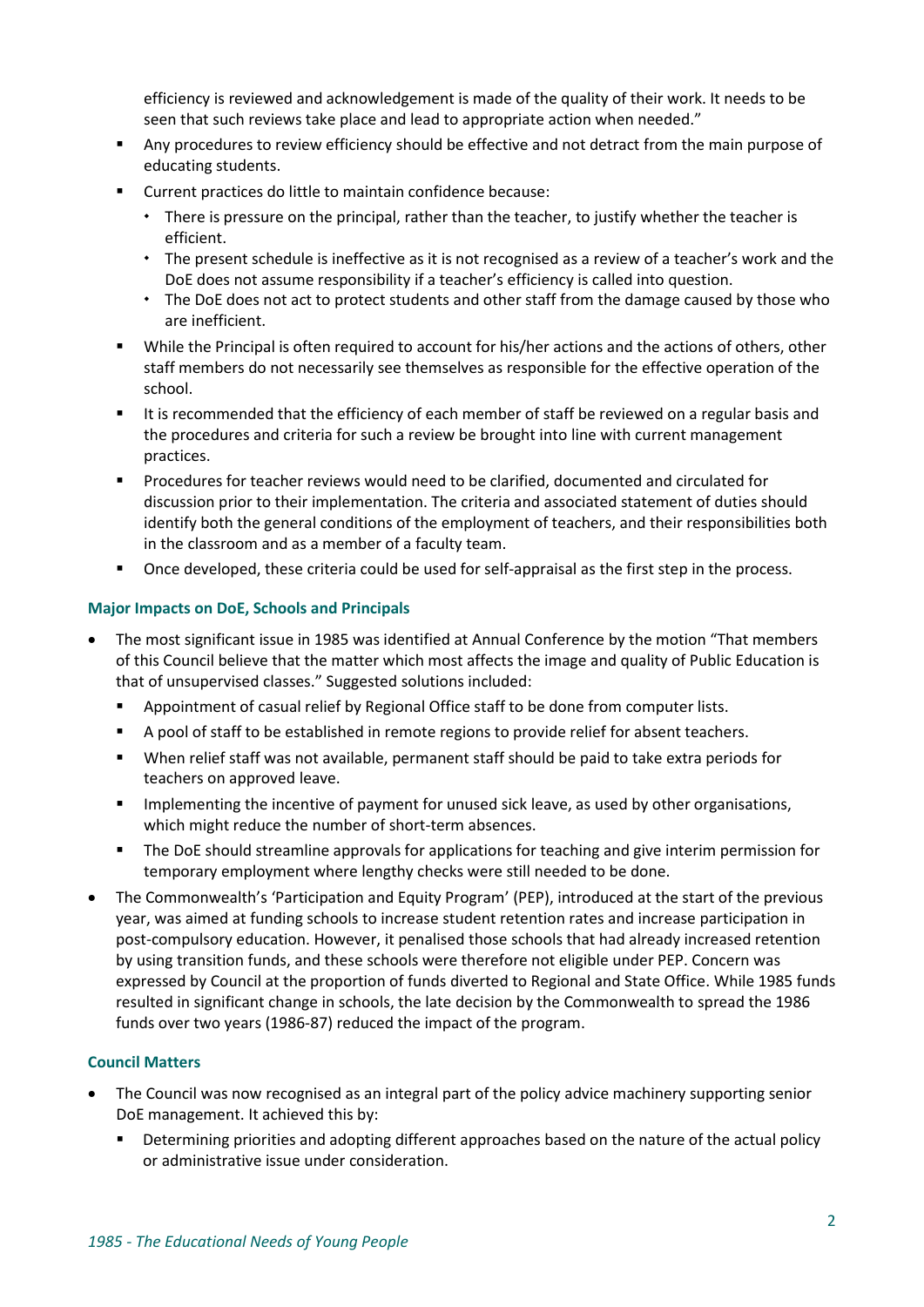- Responding to policy issues by involving Regional Principals' Councils, bringing together working parties and drawing on the vast expertise of principals to provide quality advice.
- Investigating areas of concern and handling school administrative issues by building contacts within DoE.
- Workshops at Annual Conference (held at Hawkesbury Agricultural College) included computers in administration (the 'motorised mark book' for the HSC), superannuation (permanent teachers able to re-join), the principal and the law, the staffing formula and its impact, efficient management of ancillary staff, strategies for teacher assessment and the new draft Student Welfare Policy *(see Council's response on page 7)*.

# **Relationships with the Department**

- In Term 3 the DoE advised that 90 positions would be made available across NSW to cover casual relief. Schools could receive from 0.2 to 1.0 position above establishment and additional funding would be sought to further improve the situation.
- The 1985 staffing formula was generally accepted with an increase of 40 teachers overall and a buffer of 10 but then flexibility was needed to:
	- allow schools to maintain existing elective patterns if student numbers dropped in Years 10 or 12, provided the study pattern had been set up utilising the staffing allocated to those years
	- cater for able students and the provision of continuing studies in smaller classes.
- To assist with the integration of Special Needs students, 18 resource/remedial teachers, 10 Integration specialists and 14 Integration consultants were funded. The North Coast Region established a pilot scheme where a teacher was seconded to a school to work with staff managing behaviour-disordered students and truants. This teacher would then move to other schools to work with their teachers.
- After many requests, the DoE issued a document on class sizes. It said the principal is responsible for the organisation of the school subject to the constraints of the personnel and physical resources provided, as well as the curriculum and organisational guidelines that must be observed.

The principal must ensure that overall the number of classes is such that no class need exceed 25 pupils in Year 11 and 12, 30 across 7-10 (28 in disadvantaged schools) and 20 for Years 7-10 Technics, Industrial Arts and Year 7 Art. There was no provision for a reduction in class sizes in Years 7-10 Home Economics although it appeared to be a long-standing practice for principals to organise Home Economics classes at 24. The Council expressed their concern and sought further consultation.

There were no special class size provisions for less able students who may have been formerly referred to as General Activities students. Designated Special Education classes ranged from 18 to 6 depending on the level of need.

• In July 1985 a new policy was released: 'Removal of Children from the Normal Classroom - including Time Out for Positive Reinforcement'. It referred to certain behavioural management programs involving the removal of children from the classroom as a consequence of serious and persistent behaviour disorders. Such removal should occur only when all other procedures had proved ineffectual. The procedures proved inoperable as they required counsellor involvement (often when they were not available at the school) and parental permission, even when the parent was unwilling to be involved.

The "protections of the child's rights" seemed to favour the misbehaving child at the expense of those behaving correctly. Concern was expressed that under this policy some cases of disruptive behaviour could lead to situations of danger and Council sought further consultation.

# **The Teachers Federation**

- The DoE provided advice that teachers do not have an automatic right to long service leave, and that the needs of students (particularly Year 12) must be considered. The NSWTF did not accept this.
- The Bega/Monaro industrial action relating to the decreasing numbers at Bega High School and the transfer of a teacher who was additional to establishment resulted in state-wide unrest. The Council requested that specific and factual information on the dispute be provided to schools as the NSWTF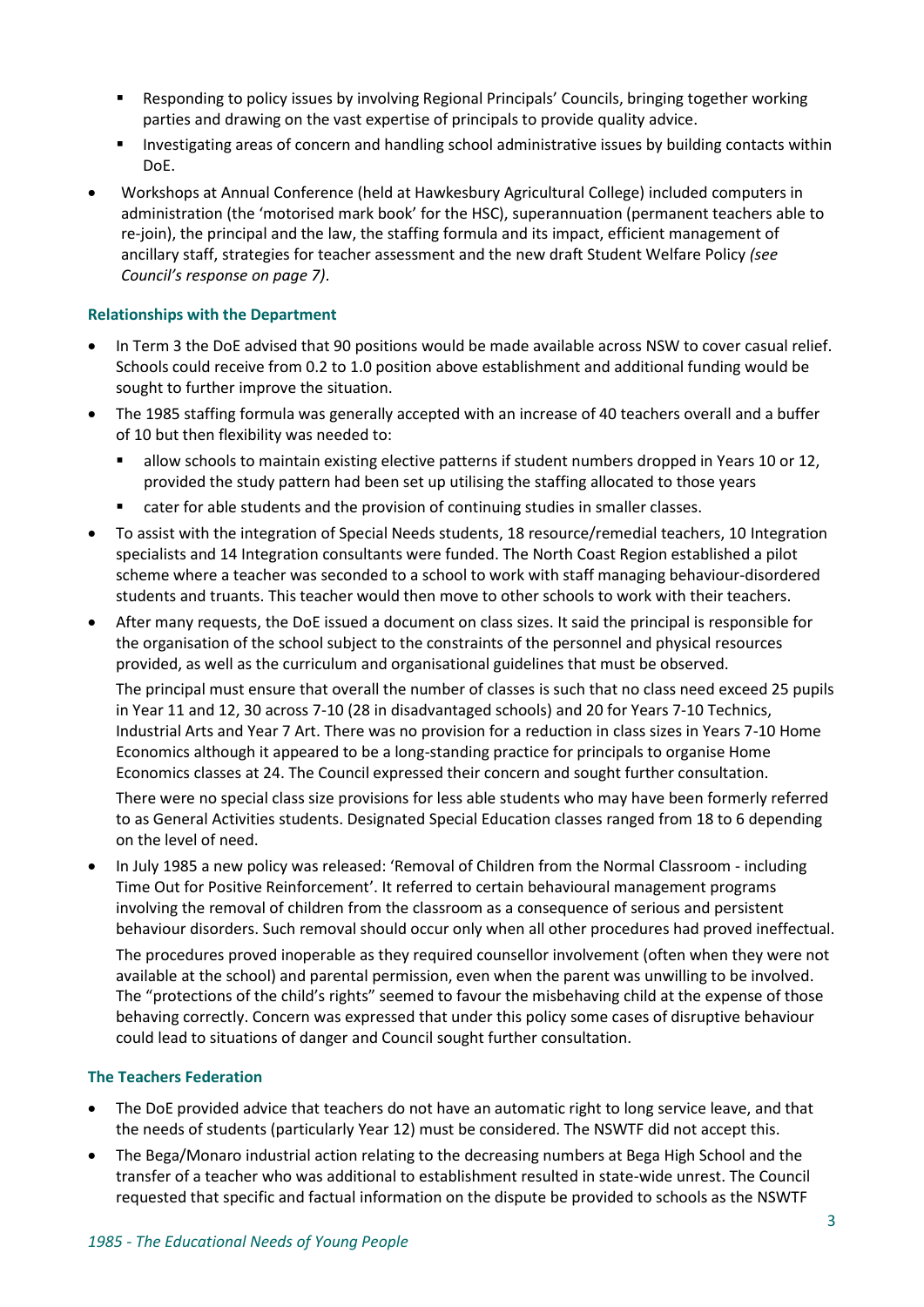were giving regular updates from their perspective of the developing issue. The DoE asked principals to ensure that staff understood the relationship between student numbers and the number of staff allocated to the school and the procedures for nominated transfers.

# **The Study Boards**

- In August 1985 the Minister (on the advice of the Board of Senior School Studies) determined that both assessment and examination marks would be shown separately on the HSC in 1986. The Board courses were to be assigned a mean of 60 and 20% of candidates would score above 80. The school's assessments were to be moderated to reflect the range of exam marks achieved by the students in each course. Students would be given their ranking after the HSC exams and could appeal if they believed it wasn't a true representation of their performance in the schools assessment program.
- Funding was made available for the Board of Senior School Studies to appoint a Field Officer (SEO2) in each Region to assist both government and non-government schools to develop assessment programs and to provide advice to students and school communities. They also managed the approval of Other Approved Studies and the HSC Information Centres in the Region.
- Concern was raised that a number of syllabus and support documents mandated field work and other visits when there was no provision for relief staff, e.g. 30 hours required over two years in Geography 11-12.
- A survey of 134 schools at the Annual Conference in June showed that over 60% would have subject assessment programs and overall policies in draft form by the end of July. 80% expected to have information to students and parents by the end of August.
- The Council expressed its thanks to Board Officers for their response to the theft of the 1984 HSC papers and the minimal disruption caused to the exams.

## **Other Matters**

- Council had identified over the years problems associated with policy and procedure documents randomly arriving in schools. The DG determined that policy would be released over his signature and Directors were to issue and sign all documents related to their areas and carry responsibility for their impact on schools.
- The 'Sport in Schools Policy' covering Dance, Health Education, Physical Education and Recreation was released and it recognised the many ways that sport was organised in schools.
- School closures were foreshadowed. Ryde HS and North Ryde HS were estimated to have only 625 students between them by 1990. Wilkins HS was to be absorbed by Marrickville HS, Cremorne Girls to be absorbed by Mosman HS and Petersham Girls and Newtown Boys to be amalgamated.
- The DoE was advised that schools were having difficulty in raising sufficient money to cover all the costs associated with the increased retention of students that was occurring, e.g. purchase of texts and resources for new courses given that a decreasing number of parents were prepared to pay school fees. Concern was expressed at the increasing inequality of educational opportunity as schools in affluent areas had greater incomes.
- The requirement by the DoE for schools to set up OH&S Committees was not sufficiently explicit on the size and composition of the committees, the role of the principal and meeting procedures. In some schools industrial action and threats to principals resulted.

## **Items of Interest**

• Six principal positions in schools could not be filled for 1986, including three in Newcastle where twelve principals had retired by the end of 1985. To ensure that in future there were sufficient candidates to fill all positions, the DoE decided that Deputy Principals could be inspected for List 4 in their first year and take up positions in the following year.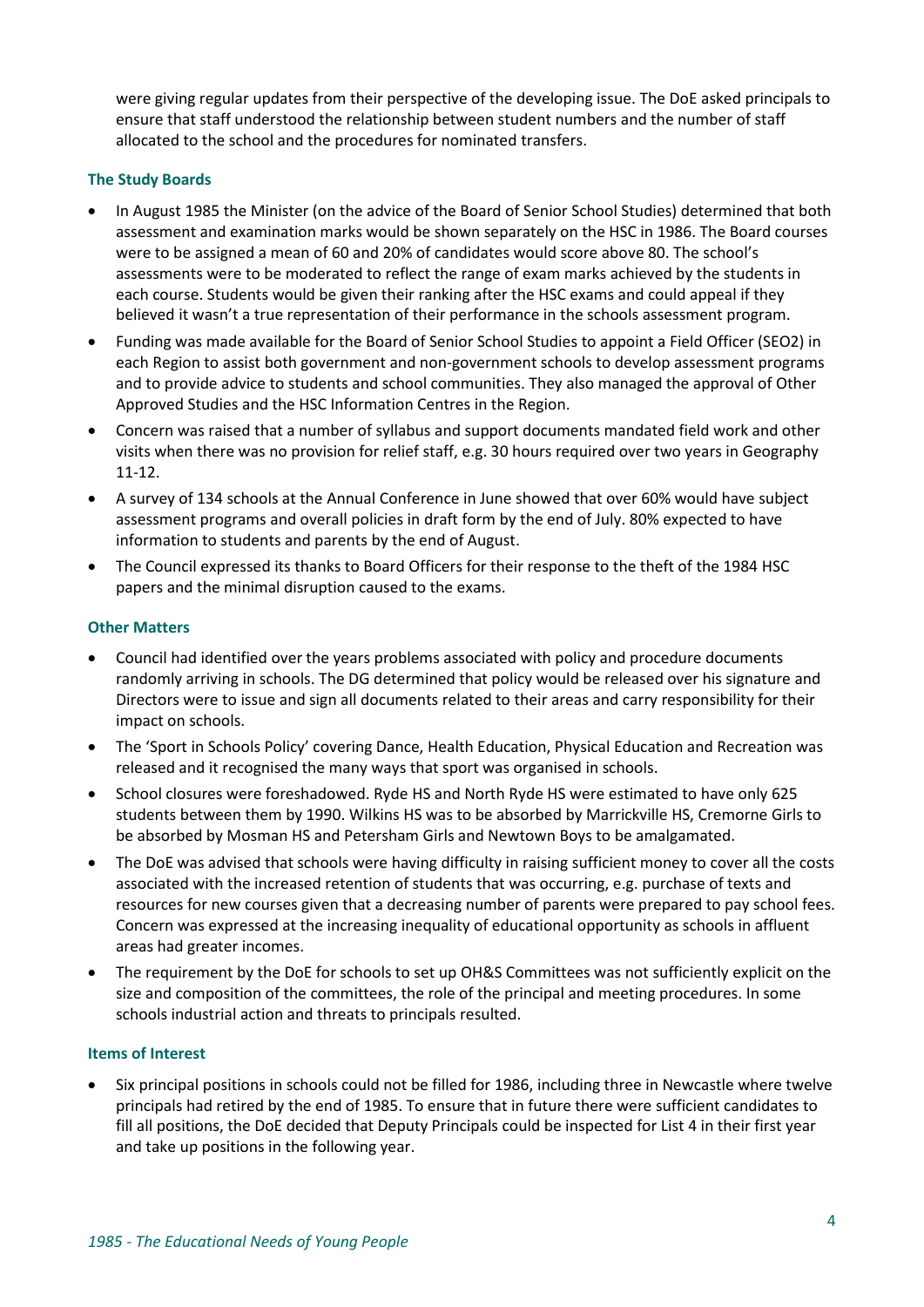- In David Cohen's publication 'Blocked at the Entrance', Brian McGowan described the difficulties in bringing about curriculum change in schools due largely to power struggles that placed "irreconcilable constraints on innovation".
- The Journal of the Federation of P&Cs reported that "when a School Council makes a decision, the role of the Principal as Executive Officer is to arrange the doing". Policy decisions should not be matters for the principal as their "main role is to be manager of the school and only advise on implementing policies". The Council responded that the statements were in conflict with the relevant legislation and regulations. The principal is the educational leader and manager of the school, responsible for school policies while also recognising the legitimate interest and contribution of parents and others in the life of the school.
- The Federation of P&Cs wanted to rewrite sections of the 'Managing the School' document.
- The non-government schools in the northern suburbs of Sydney put pressure on public school principals to sign letters and join advertising about alcohol consumption at school events (largely to do with problems with alcohol at sporting events and Year 12 events at their own schools). The SPC expressed concern that the advertisements were implying there was consumption of alcohol at school when the real problem was the consumption of alcohol by school-aged children at any time. The Council wrote to the Minister agreeing to support any government action on the sale of alcohol to children.

# *Please see below for these appendices:*

- ❖ *Annual Conference presentation by Dr E. Barrington Thomas, 'What do adolescents want from school?' (page 6)*
- ❖ *Council's response to the DoE's draft Pupil Welfare Policy, presented at Annual Conference by Ruth Readford (page 7).*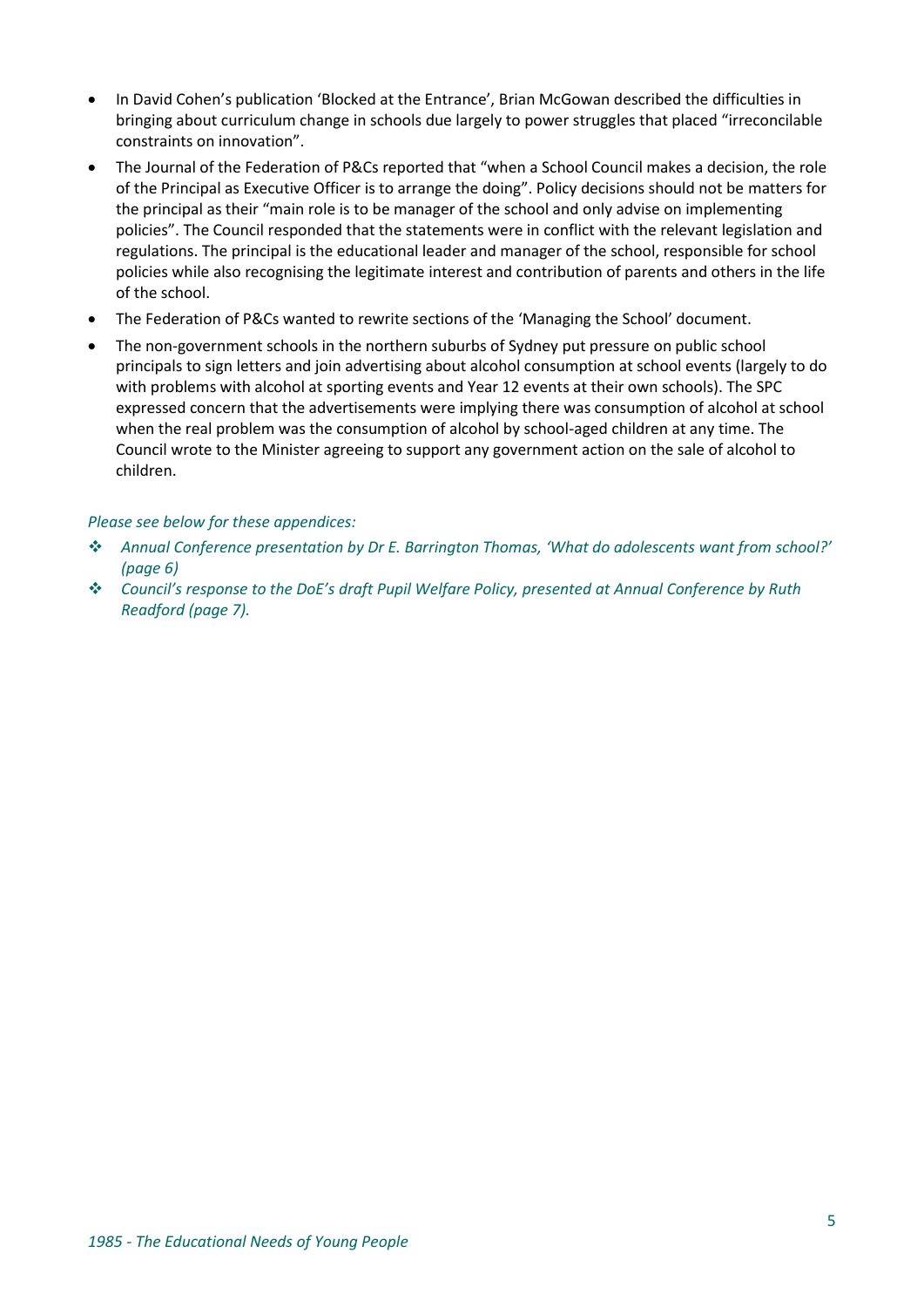## **What do adolescents want from school? – E. Barrington Thomas, Deakin University**

#### **SLIDE 1: A Third Wave program**

Influential changes in mass media, family life and commerce. Resistance to 'massification'. A belief in 'small is beautiful' and a greater balance between work and leisure. Fewer offspring. The Third Wave organisation will be less hierarchical and rigid. The employer will need people who can accept responsibility, understand implications, adapt quickly, and who are in tune with co-workers. Many people will work part-time and report to several employers. The 'electronic cottage' will emerge, the Third Wave society will be based on new values, which will stress personal fulfilment, feelings of self-worth and time for leisure. *(Alvin Toffler, The Third Wave, Pan Books, 1980)*

#### **SLIDE 2: An educational program must be devised which will carry us:**

- FROM mass teaching TO personalised teaching
- FROM single learning TO multiple learnings
- FROM passive answer-absorbing TO active answer-seeking
- FROM rigid daily programs TO flexible schedules
- FROM training in formal skills and knowledge TO building desirable attitudes and appreciations that stimulate a questing for knowledge
- FROM teacher initiative and direction TO child initiative and group planning
- FROM isolated content TO interrelated content
- FROM memorised answers TO problem awareness
- FROM emphasis on textbooks TO use of media in addition to texts
- FROM passive mastery of information TO active stimulation of intellect.  *(Harold and June Shane, 'Learning for Tomorrow: The Role of the Future in Education', Ed. Alvin Toffler, Random House, N.Y, 1974)*

#### **SLIDE 3: The area of greatest concern from recent research** ('Young Australian Today') was that of curriculum,

teaching and technology. Concern was with problems such as:

- the need for more appropriate curriculum
- the need to redefine the purposes of education
- the need for higher standards
- the great rapidity of curriculum changes
- the need for more practical and challenging teaching methods

• less wasteful

- the problems of implementing a new curriculum
- the dissemination of new ideas about curriculum
- the problems of keeping up with the new technology.

## **SLIDE 4: If education is to be valued by a Third Wave population it will have to be:**

- less formal
	- less expensive • more individualised
- more realistic
- more fun

• more humane • lifelong *(William C Miller, 'The Third Wave and Education's Futures', P.D.K. Fastback No.155, Phi Delta Kappa, 1981)*

#### **SLIDE 5.**

The basic paradigm that dominated industrial societies

# Jz

 $\downarrow$ 

including emphases on individualism, free enterprise, material progress and capital accumulation

and the values of that paradigm... such as efficiency, productivity, growth of technology, growth of consumption and so on

have resulted in processes and states... such as extreme division of labour, overspecialisation, stimulated consumption, planned obsolescence and exploitation of resources which counteract human ends... such as satisfying work roles, environmental enhancement, mutual assistance and so on

**and create mutually exacerbating dilemmas.**

**SLIDE 6 – CONCLUSION: There is a misfit between the needs and expectations of adolescents and what the secondary school provides. The situation requires nothing less than a fundamental reappraisal of the approach to secondary schooling.**